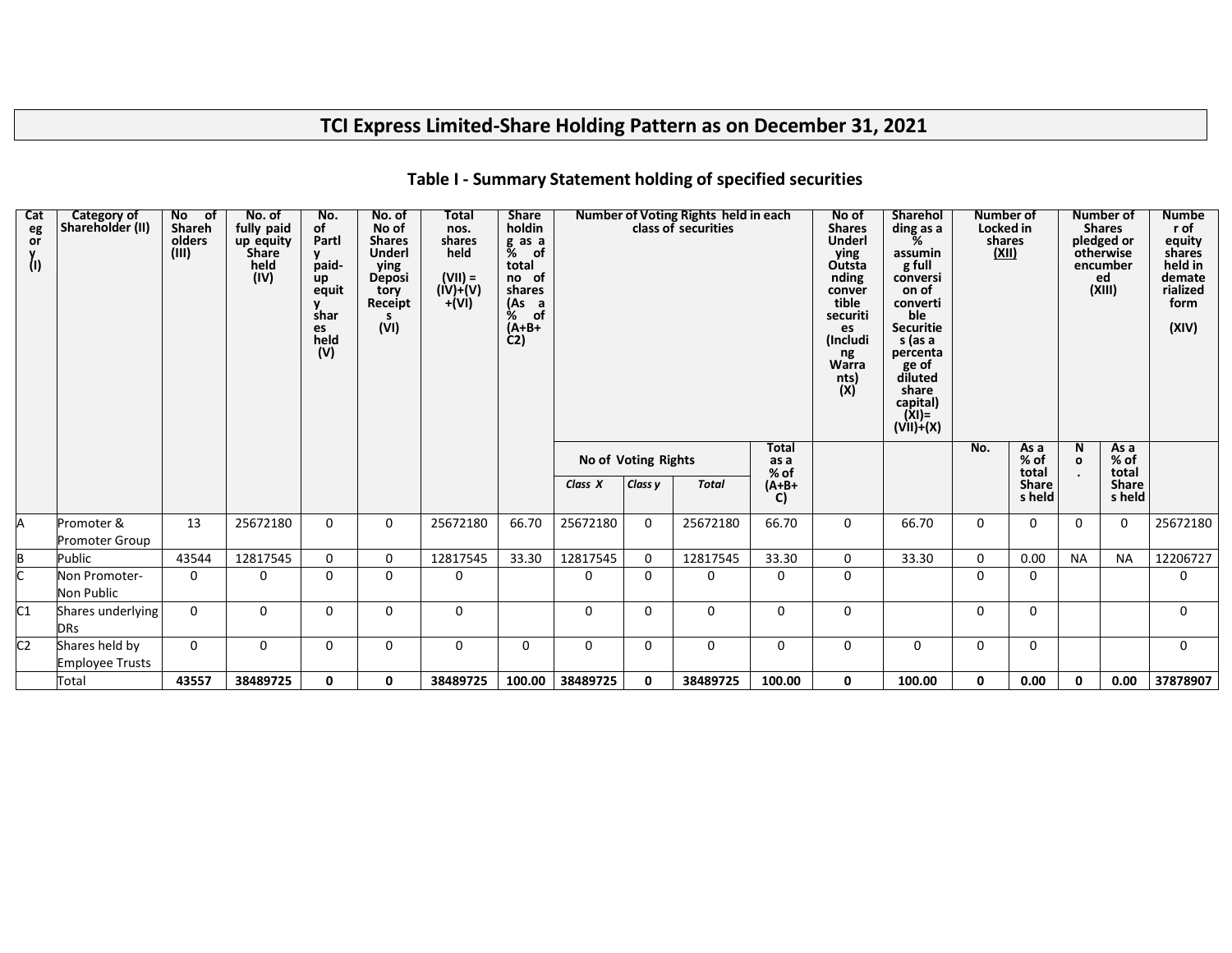|  | Categ Category & Name No of                      |                                      | No of fully No. of |              | No of           | Total No of Sharehol Number of Voting Rights held in each                      |                   |                     |                      |             |                 | No of         | Shareholding Number of                             |              |                        |               | <b>Number of</b>          | <b>Number</b><br>of equity |
|--|--------------------------------------------------|--------------------------------------|--------------------|--------------|-----------------|--------------------------------------------------------------------------------|-------------------|---------------------|----------------------|-------------|-----------------|---------------|----------------------------------------------------|--------------|------------------------|---------------|---------------------------|----------------------------|
|  | ory (I) of the<br>Shareholder(II)                | Sharehol paid up<br>ders (IV) equity |                    | Partly       | <b>Shares</b>   | Shares Heldding as a class of securities<br>paid-up Underlying VII=(IV+V+V% of |                   | (IX)                |                      |             |                 | <b>Shares</b> | as a %<br>underlyingassuming full Shares           | Locked in    |                        | <b>Shares</b> | pledged or                | shares<br>held in          |
|  |                                                  |                                      | shares held equity |              | Depository I)   |                                                                                | total no          | No of Voting Rights |                      |             | <b>Total</b> as |               | Outstandi conversion of (XII)                      |              |                        | otherwise     |                           | demateria                  |
|  |                                                  |                                      | (IV)               | shares       | <b>Receipts</b> |                                                                                | of shares         |                     |                      |             | a % of          | ng            | convertible                                        |              |                        |               | encumbered                | lized form                 |
|  |                                                  |                                      |                    | held         | (VI)            |                                                                                | (calculat         |                     |                      |             | Total           |               | convertibl Securities (as                          |              |                        | (XIII)        |                           | (XIV)                      |
|  |                                                  |                                      |                    | (V)          |                 |                                                                                | ed as per Class X |                     | <b>Class Y Total</b> |             | <b>Voting</b>   |               | a percentage No.                                   |              | As a % No.             |               | As a %                    |                            |
|  |                                                  |                                      |                    |              |                 |                                                                                | SCRR,<br>1957     |                     |                      |             | rights          |               | securities of diluted<br>(Including share capital) |              | $\mathsf{of}$<br>total |               | of total<br><b>Shares</b> |                            |
|  |                                                  |                                      |                    |              |                 |                                                                                | (VIII)            |                     |                      |             |                 |               | Warrants) $XI = (VII)+(X)$                         |              | <b>Shares</b>          |               | held                      |                            |
|  |                                                  |                                      |                    |              |                 |                                                                                | As a % of         |                     |                      |             |                 | (X)           | As a % of                                          |              | held                   |               |                           |                            |
|  |                                                  |                                      |                    |              |                 |                                                                                | $(A+B+C2$         |                     |                      |             |                 |               | $(A+B+C2)$                                         |              |                        |               |                           |                            |
|  | Indian                                           | $\Omega$                             | $\Omega$           | $\Omega$     | $\Omega$        | $\Omega$                                                                       | $\mathbf 0$       | $\Omega$            | $\Omega$             | $\Omega$    | $\Omega$        | $\Omega$      | $\Omega$                                           | $\mathbf{0}$ | $\Omega$               | 0             | $\Omega$                  | 0                          |
|  | Individuals/Hindu<br>undivided Family            | 10                                   | 5969878            | $\Omega$     | $\Omega$        | 5969878                                                                        | 15.51             | 5969878             | $\Omega$             | 5969878     | 15.51           | $\Omega$      | 15.51                                              | $\mathbf{0}$ | $\Omega$               | $\Omega$      | $\Omega$                  | 5969878                    |
|  | <b>DHARMPAL</b><br><b>AGARWAL - HUF</b>          | $\mathbf{1}$                         | 1019878            | $\Omega$     | $\mathbf{0}$    | 1019878                                                                        | 2.65              | 1019878             | $\Omega$             | 1019878     | 2.65            | $\Omega$      | 2.65                                               | $\mathbf{0}$ | $\Omega$               | $\Omega$      | $\Omega$                  | 1019878                    |
|  | <b>VINEET AND</b><br>SONS - HUF                  | $\mathbf{1}$                         | 10382              | $\mathbf 0$  | $\Omega$        | 10382                                                                          | 0.03              | 10382               | $\Omega$             | 10382       | 0.03            | $\Omega$      | 0.03                                               | $\Omega$     | $\Omega$               | 0             | $\Omega$                  | 10382                      |
|  | <b>VINEET AGARWAL</b>                            | $\mathbf{1}$                         | 993497             | $\mathbf{0}$ | $\Omega$        | 993497                                                                         | 2.58              | 993497              | $\Omega$             | 993497      | 2.58            | $\Omega$      | 2.58                                               | $\mathbf{0}$ | $\Omega$               | $\Omega$      | $\Omega$                  | 993497                     |
|  | DHARMPAL                                         | $\mathbf{1}$                         | 419314             | $\Omega$     | $\Omega$        | 419314                                                                         | 1.09              | 419314              | $\Omega$             | 419314      | 1.09            | $\Omega$      | 1.09                                               | $\Omega$     | $\Omega$               | $\Omega$      | $\Omega$                  | 419314                     |
|  | AGARWAL                                          |                                      |                    |              |                 |                                                                                |                   |                     |                      |             |                 |               |                                                    |              |                        |               |                           |                            |
|  | CHANDER<br>AGARWAL                               | $\mathbf{1}$                         | 917131             | $\mathbf 0$  | $\mathbf 0$     | 917131                                                                         | 2.38              | 917131              | $\mathbf 0$          | 917131      | 2.38            | $\mathbf 0$   | 2.38                                               | $\mathbf 0$  | $\Omega$               | $\mathbf 0$   | $\mathbf 0$               | 917131                     |
|  | PRIYANKA<br>AGARWAL                              | $\mathbf{1}$                         | 972604             | $\mathbf 0$  | $\mathbf 0$     | 972604                                                                         | 2.53              | 972604              | $\mathbf 0$          | 972604      | 2.53            | $\mathbf 0$   | 2.53                                               | $\mathbf 0$  | $\mathbf 0$            | $\mathbf 0$   | $\mathbf 0$               | 972604                     |
|  | URMILA<br>AGARWAL                                | $\mathbf{1}$                         | 925295             | $\mathbf 0$  | $\mathbf 0$     | 925295                                                                         | 2.40              | 925295              | 0                    | 925295      | 2.40            | $\mathbf 0$   | 2.40                                               | $\mathbf 0$  | $\mathbf 0$            | $\mathbf 0$   | $\mathbf 0$               | 925295                     |
|  | CHANDRIMA<br><b>AGARWAL</b>                      | $\mathbf{1}$                         | 370528             | $\Omega$     | $\mathbf 0$     | 370528                                                                         | 0.96              | 370528              | $\mathbf 0$          | 370528      | 0.96            | $\Omega$      | 0.96                                               | $\mathbf 0$  | $\mathbf 0$            | 0             | $\mathbf 0$               | 370528                     |
|  | VIHAAN<br>AGARWAL                                | $\mathbf{1}$                         | 172166             | $\mathbf{0}$ | $\mathbf{0}$    | 172166                                                                         | 0.45              | 172166              | $\mathbf 0$          | 172166      | 0.45            | $\Omega$      | 0.45                                               | $\mathbf{0}$ | $\Omega$               | $\Omega$      | $\Omega$                  | 172166                     |
|  | <b>NAV AGARWAL</b>                               | $\mathbf{1}$                         | 169083             | $\mathbf 0$  | $\mathbf 0$     | 169083                                                                         | 0.44              | 169083              | $\mathbf 0$          | 169083      | 0.44            | 0             | 0.44                                               | $\mathbf 0$  | 0                      | 0             | $\mathbf 0$               | 169083                     |
|  | <b>CHANDER AND</b><br>SONS-HUF                   | $\Omega$                             | $\Omega$           | $\Omega$     | $\mathbf 0$     | 0                                                                              | $\mathbf 0$       | 0                   | $\Omega$             | $\mathbf 0$ | $\Omega$        | $\Omega$      | $\Omega$                                           | $\Omega$     | $\Omega$               | $\Omega$      | $\Omega$                  | 0                          |
|  | Central<br>Government/<br>State<br>Government(s) | $\mathbf 0$                          | 0                  | $\Omega$     | $\Omega$        | 0                                                                              | $\mathbf 0$       | 0                   | $\Omega$             | $\mathbf 0$ | $\Omega$        | $\Omega$      | $\mathbf 0$                                        | $\Omega$     | $\Omega$               | $\Omega$      | $\Omega$                  | 0                          |
|  | Financial<br><b>Institutions/Banks</b>           | $\Omega$                             | 0                  | $\Omega$     | $\Omega$        | 0                                                                              | $\mathbf 0$       | $\mathbf 0$         | 0                    | $\mathbf 0$ | $\Omega$        | $\Omega$      | $\Omega$                                           | $\mathbf{0}$ | $\Omega$               | 0             | $\mathbf 0$               | 0                          |
|  | Any Other<br>(specify)                           | 3                                    | 19702302           | $\mathbf 0$  | $\mathbf 0$     | 19702302                                                                       | 51.19             | 19702302            | $\Omega$             | 19702302    | 51.19           | $\Omega$      | 51.19                                              | 0            | $\Omega$               | 0             | $\Omega$                  | 19702302                   |

# **Table II - Statement showing shareholding pattern of the Promoter and Promoter Group**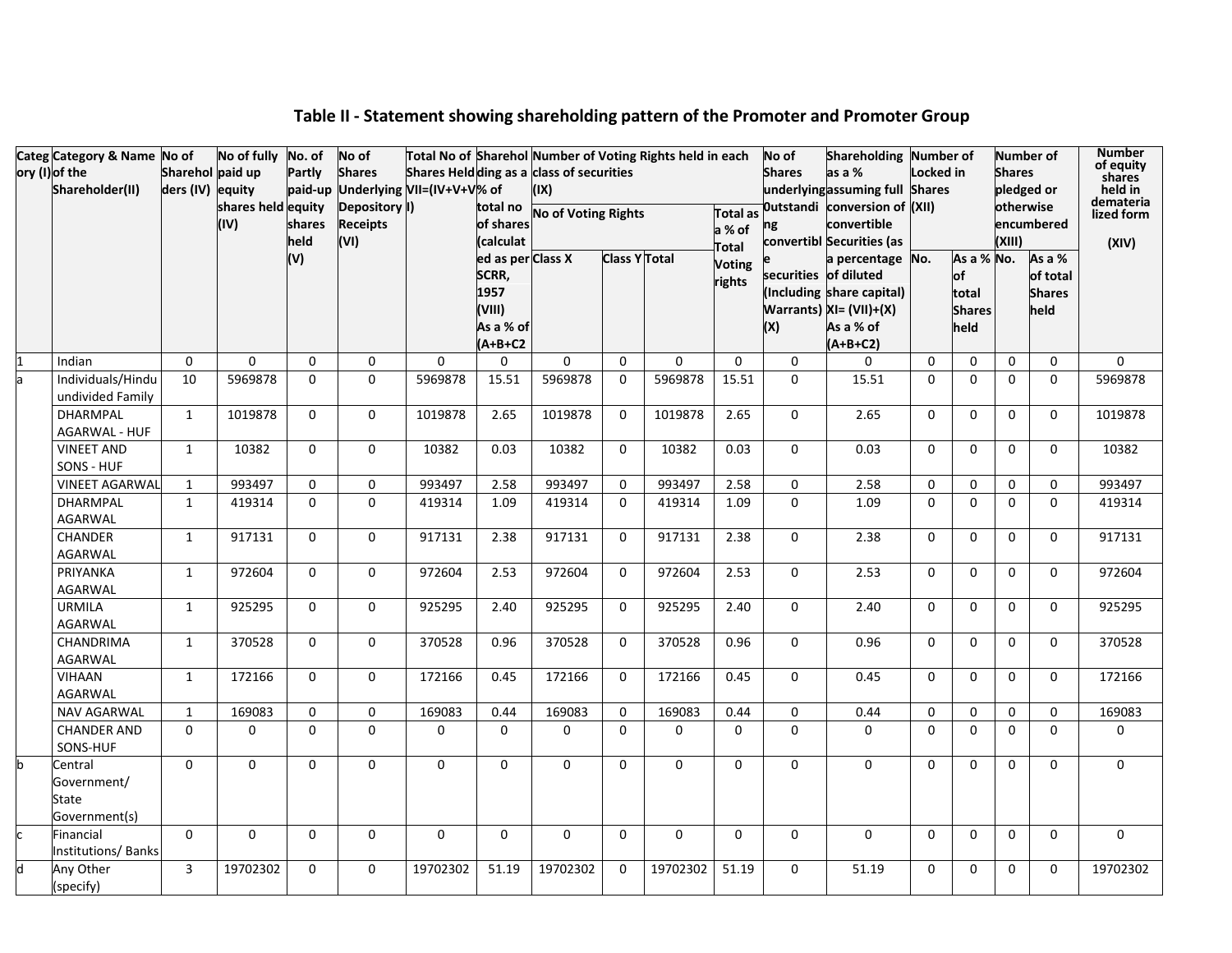|   | <b>Bodies Corporate</b>                                                      | $\overline{2}$ | 17214805 | $\mathbf{0}$ | $\Omega$ | 17214805 | 44.73    | 17214805 | $\Omega$ | 17214805 | 44.73    | $\Omega$     | 44.73       | $\Omega$ | $\mathbf{0}$ | $\Omega$     | $\Omega$ | 17214805    |
|---|------------------------------------------------------------------------------|----------------|----------|--------------|----------|----------|----------|----------|----------|----------|----------|--------------|-------------|----------|--------------|--------------|----------|-------------|
|   | <b>TCI EXIM PRIVATE</b><br>LIMITED                                           | $\mathbf{1}$   | 156572   | $\mathbf 0$  | 0        | 156572   | 0.41     | 156572   | $\Omega$ | 156572   | 0.41     | 0            | 0.41        | $\Omega$ | 0            | $\Omega$     | 0        | 156572      |
|   | <b>BHORUKA</b><br><b>EXPRESS</b><br>CONSOLIDATED<br>LIMITED                  | $\mathbf{1}$   | 17058233 | $\mathbf{0}$ | 0        | 17058233 | 44.32    | 17058233 | $\Omega$ | 17058233 | 44.32    | $\Omega$     | 44.32       | $\Omega$ | $\mathbf 0$  | $\Omega$     | $\Omega$ | 17058233    |
|   | <b>Partnership Firms</b>                                                     | $\mathbf{1}$   | 2487497  | $\mathbf{0}$ | 0        | 2487497  | 6.46     | 2487497  | $\Omega$ | 2487497  | 6.46     | $\mathbf{0}$ | 6.46        | $\Omega$ | $\mathbf 0$  | $\mathbf 0$  | 0        | 2487497     |
|   | <b>DHARMPAL</b><br><b>AGARWAL - TCI</b><br><b>TRADING</b>                    | $\mathbf{1}$   | 2487497  | $\Omega$     | $\Omega$ | 2487497  | 6.46     | 2487497  | $\Omega$ | 2487497  | 6.46     | $\mathbf{0}$ | 6.46        | $\Omega$ | $\Omega$     | $\Omega$     | $\Omega$ | 2487497     |
|   | Sub-Total (A)(1)                                                             | 13             | 25672180 | $\Omega$     | $\Omega$ | 25672180 | 66.70    | 25672180 | $\Omega$ | 25672180 | 66.70    | $\Omega$     | 66.70       | $\Omega$ | $\mathbf{0}$ | $\Omega$     | $\Omega$ | 25672180    |
|   | Foreign                                                                      | 0              | 0        | $\mathbf 0$  | 0        | 0        | 0        | 0        | $\Omega$ | 0        | 0        | $\mathbf{0}$ | 0           | $\Omega$ | $\mathbf 0$  | $\Omega$     | 0        | 0           |
|   | Individuals (Non-<br>Resident<br>Individuals/<br>Foreign<br>Individuals)     | $\mathbf{0}$   | 0        | $\mathbf 0$  | 0        | $\Omega$ | $\Omega$ | 0        | $\Omega$ | 0        | 0        | $\Omega$     | $\mathbf 0$ | $\Omega$ | 0            | $\Omega$     | 0        | $\mathbf 0$ |
|   | Government                                                                   | $\mathbf{0}$   | $\Omega$ | $\mathbf{0}$ | 0        | $\Omega$ | $\Omega$ | $\Omega$ | $\Omega$ | 0        | $\Omega$ | $\Omega$     | 0           | $\Omega$ | $\Omega$     | $\Omega$     | $\Omega$ | $\Omega$    |
|   | Institutions                                                                 | $\mathbf 0$    | 0        | $\mathbf 0$  | 0        | 0        | $\Omega$ | 0        | $\Omega$ | 0        | 0        | $\mathbf{0}$ | 0           | 0        | 0            | 0            | $\Omega$ | 0           |
| h | Foreign Portfolio<br>Investor                                                | $\Omega$       | $\Omega$ | $\mathbf{0}$ | 0        | 0        | $\Omega$ | $\Omega$ | $\Omega$ | $\Omega$ | $\Omega$ | $\Omega$     | $\Omega$    | $\Omega$ | 0            | $\Omega$     | $\Omega$ | $\mathbf 0$ |
|   | Any Other<br>(specify)                                                       | 0              | 0        | $\mathbf 0$  | 0        | $\Omega$ | 0        | 0        | $\Omega$ | 0        | 0        | 0            | 0           | $\Omega$ | 0            | $\mathbf{0}$ | 0        | $\mathbf 0$ |
|   | Sub-Total (A)(2)                                                             | 0              | $\Omega$ | $\mathbf{0}$ | 0        | $\Omega$ | $\Omega$ | $\Omega$ | $\Omega$ | $\Omega$ | $\Omega$ | $\mathbf{0}$ | $\Omega$    | $\Omega$ | $\mathbf 0$  | $\Omega$     | 0        | $\Omega$    |
|   | Total Shareholding of<br>Promoter and Promoter<br>Group (A)= $(A)(1)+(A)(2)$ | 13             | 25672180 | 0            | 0        | 25672180 | 66.70    | 25672180 | $\Omega$ | 25672180 | 66.70    | $\mathbf 0$  | 66.70       | 0        | 0            | $\Omega$     | 0        | 25672180    |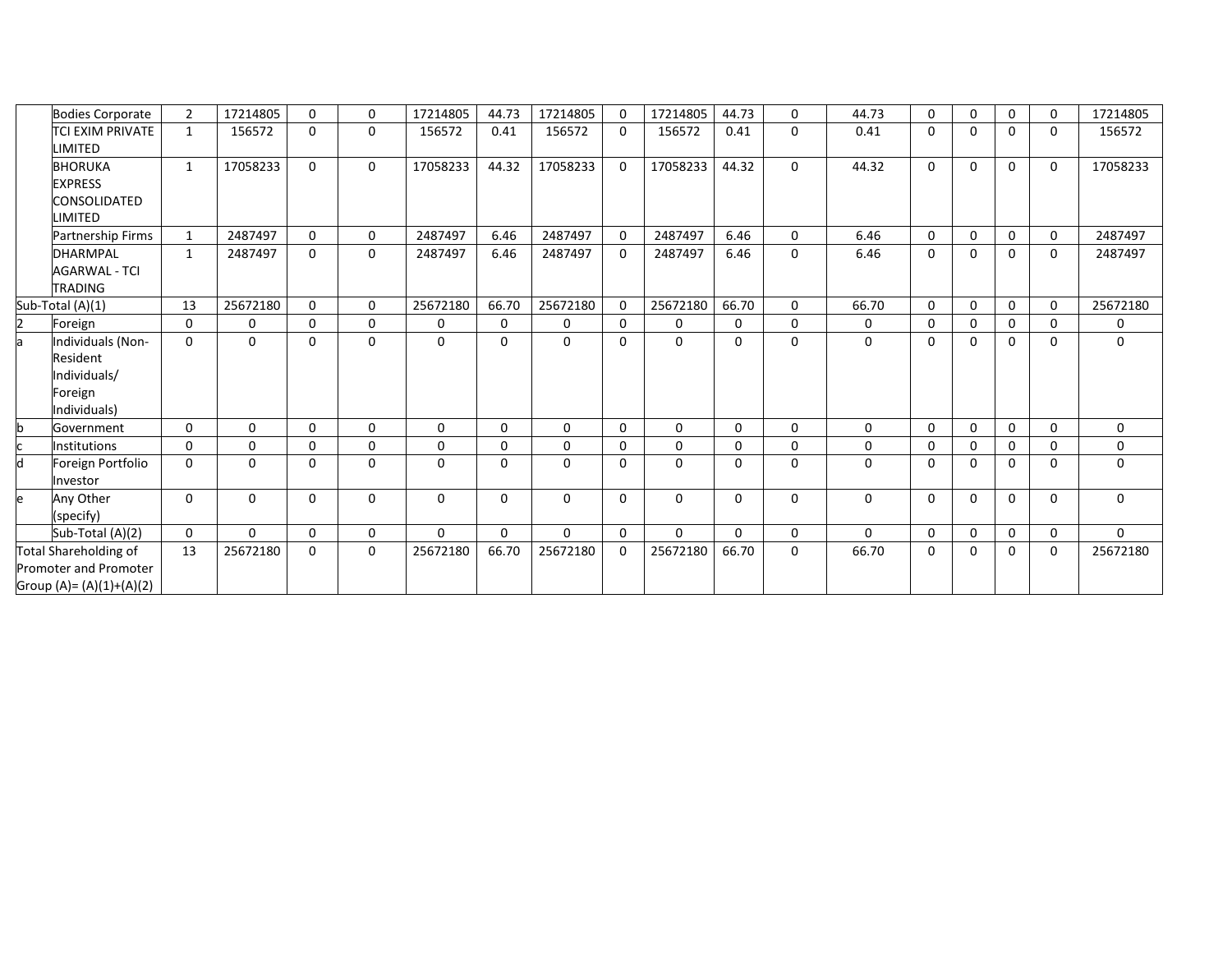|     | Cat Category & Name of No of<br>ego the Shareholder(II)                                 | <b>Shareh</b>  | No of fully No. of<br>paid up | Partly                          | No. of<br>No of                             |              | Total No of Shareholdi Number of Voting Rights held in each<br>Shares Helding as a % of class of securities |                |                |          |                                           | No of<br><b>Shares</b>                | <b>Shareholding</b><br>as a %                                                            | Locked in     | <b>Number of</b>                                   | Number of | <b>Shares pledged</b>                       | <b>Numb</b><br>er of<br>equity            |
|-----|-----------------------------------------------------------------------------------------|----------------|-------------------------------|---------------------------------|---------------------------------------------|--------------|-------------------------------------------------------------------------------------------------------------|----------------|----------------|----------|-------------------------------------------|---------------------------------------|------------------------------------------------------------------------------------------|---------------|----------------------------------------------------|-----------|---------------------------------------------|-------------------------------------------|
| ry  |                                                                                         | olders         | equity                        | paid-up                         | <b>Shares</b>                               | $VII=(IV+V+$ | total no of (IX)                                                                                            |                |                |          |                                           |                                       | Underlying assuming full                                                                 | <b>Shares</b> |                                                    |           | or otherwise                                | shares                                    |
| (1) |                                                                                         | (IV)           | shares<br>held (IV)           | equity<br>shares<br>held<br>(V) | Underlyi VI)<br>ng<br><b>Deposito</b><br>ry |              | shares<br>(calculated<br>as per<br><b>SCRR, 1957</b>                                                        | <b>Class X</b> | <b>Class Y</b> | Total    | Total as a<br>% of Total<br><b>Voting</b> | securities                            | Outstandin conversion of<br>convertible<br>convertible Securities (as a<br>percentage of | (XII)         |                                                    | (XIII)    | encumbered                                  | held in<br>demat<br>erializ<br>ed<br>form |
|     |                                                                                         |                |                               |                                 | <b>Receipts</b><br>(VI)                     |              | (VIII)<br>As a % of<br>$(A+B+C2$                                                                            |                |                |          | rights                                    | (Including<br><b>Warrants)</b><br>(X) | diluted share<br>capital) XI=<br>(VII)+(X) As a %<br>of $(A+B+C2)$                       | No.           | As a % No.<br>of<br>total<br><b>Shares</b><br>held |           | As a %<br>of total<br><b>Shares</b><br>held | (XIV)                                     |
|     | <b>Institutions</b>                                                                     |                |                               |                                 |                                             |              |                                                                                                             |                |                |          |                                           |                                       |                                                                                          |               |                                                    |           |                                             |                                           |
|     | Mutual Funds/                                                                           | 11             | 3596293                       | 0                               | $\mathbf 0$                                 | 3596293      | 9.34                                                                                                        | 3596293        | $\Omega$       | 3596293  | 9.34                                      | 0                                     | 9.34                                                                                     | $\mathbf 0$   | 0.00                                               | <b>NA</b> | <b>NA</b>                                   | 3596293                                   |
|     | Canara Robeco<br>Mutual Fund A/C<br>Canara Robeco<br><b>Emerging Equities</b>           | $\mathbf{1}$   | 1317597                       | $\Omega$                        | $\Omega$                                    | 1317597      | 3.42                                                                                                        | 1317597        | $\Omega$       | 1317597  | 3.42                                      | $\Omega$                              | 3.42                                                                                     | $\Omega$      | 0.00                                               | <b>NA</b> | <b>NA</b>                                   | 1317597                                   |
|     | HDFC Trustee Co. Ltd<br>A/C HDFC Equity<br>Opportunities fund                           | $\mathbf{1}$   | 796439                        | $\Omega$                        | $\Omega$                                    | 796439       | 2.07                                                                                                        | 796439         | $\Omega$       | 796439   | 2.07                                      | $\Omega$                              | 2.07                                                                                     | $\Omega$      | 0.00                                               | <b>NA</b> | <b>NA</b>                                   | 796439                                    |
|     | <b>Invesco Trustee</b><br>Private Limited - A/C<br>Invesco India Equity<br>Savings Fund | $\mathbf{1}$   | 635331                        | 0                               | 0                                           | 635331       | 1.65                                                                                                        | 635331         | 0              | 635331   | 1.65                                      | $\mathbf 0$                           | 1.65                                                                                     | $\Omega$      | 0.00                                               | <b>NA</b> | <b>NA</b>                                   | 635331                                    |
|     | Principal Multi Cap<br>Growth Fund                                                      | $\mathbf{1}$   | 439371                        | $\Omega$                        | $\Omega$                                    | 439371       | 1.14                                                                                                        | 439371         | $\Omega$       | 439371   | 1.14                                      | $\mathbf 0$                           | 1.14                                                                                     | $\Omega$      | 0.00                                               | <b>NA</b> | <b>NA</b>                                   | 439371                                    |
|     | <b>Venture Capital</b><br>Funds                                                         | $\Omega$       | $\mathbf 0$                   | 0                               | 0                                           | 0            | $\mathbf 0$                                                                                                 | $\mathbf{0}$   | 0              | 0        | 0                                         | $\mathbf 0$                           | 0                                                                                        | $\mathbf 0$   | 0.00                                               | <b>NA</b> | <b>NA</b>                                   | $\Omega$                                  |
|     | Alternate Investment<br>Funds                                                           | $\overline{3}$ | 74803                         | $\Omega$                        | $\Omega$                                    | 74803        | 0.19                                                                                                        | 74803          | $\Omega$       | 74803    | 0.19                                      | $\Omega$                              | 0.19                                                                                     | 0             | 0.00                                               | <b>NA</b> | <b>NA</b>                                   | 74803                                     |
|     | Foreign Venture<br>Capital Investors                                                    | $\mathbf{0}$   | 0                             | 0                               | $\Omega$                                    | 0            | 0                                                                                                           | $\Omega$       | $\Omega$       | 0        | $\Omega$                                  | $\mathbf 0$                           | 0                                                                                        | $\Omega$      | 0.00                                               | <b>NA</b> | <b>NA</b>                                   | $\mathbf{0}$                              |
|     | Foreign Portfolio<br>Investors                                                          | 63             | 814802                        | $\Omega$                        | $\Omega$                                    | 814802       | 2.12                                                                                                        | 814802         | $\Omega$       | 814802   | 2.12                                      | $\Omega$                              | 2.12                                                                                     | $\mathbf 0$   | 0.00                                               | <b>NA</b> | <b>NA</b>                                   | 814802                                    |
|     | Financial Institutions/<br>Banks                                                        | $\overline{4}$ | 666                           | $\Omega$                        | $\Omega$                                    | 666          | $\Omega$                                                                                                    | 666            | $\mathbf{0}$   | 666      | $\Omega$                                  | $\mathbf 0$                           | $\Omega$                                                                                 | $\Omega$      | 0.00                                               | <b>NA</b> | <b>NA</b>                                   | $\Omega$                                  |
|     | <b>Insurance Companies</b>                                                              | $\Omega$       | $\mathbf{0}$                  | 0                               | 0                                           | 0            | 0                                                                                                           | 0              | $\Omega$       | 0        | 0                                         | 0                                     | 0                                                                                        | $\Omega$      | 0.00                                               | <b>NA</b> | <b>NA</b>                                   | $\mathbf 0$                               |
|     | Provident Funds/<br><b>Pension Funds</b>                                                | $\Omega$       | $\mathbf{0}$                  | $\Omega$                        | $\Omega$                                    | $\Omega$     | $\mathbf 0$                                                                                                 | $\Omega$       | $\Omega$       | $\Omega$ | $\Omega$                                  | $\Omega$                              | $\Omega$                                                                                 | $\Omega$      | 0.00                                               | <b>NA</b> | <b>NA</b>                                   | $\Omega$                                  |
|     | Any Other (specify)                                                                     | $\mathbf 0$    | $\mathbf 0$                   | $\mathbf 0$                     | 0                                           | 0            | $\mathbf 0$                                                                                                 | $\Omega$       | $\Omega$       | 0        | $\Omega$                                  | 0                                     | $\Omega$                                                                                 | $\mathbf 0$   | 0.00                                               | <b>NA</b> | <b>NA</b>                                   | $\mathbf{0}$                              |
|     | Sub-Total (B)(1)                                                                        | 81             | 4486564                       | 0                               | $\mathbf 0$                                 | 4486564      | 11.66                                                                                                       | 4486564        | $\mathbf 0$    | 4486564  | 11.66                                     | $\pmb{0}$                             | 11.66                                                                                    | $\mathbf 0$   | 0.00                                               | <b>NA</b> | <b>NA</b>                                   | 4485898                                   |
|     | Central Government/<br>State Government(s)/                                             | $\Omega$       | $\Omega$                      | $\Omega$                        | $\Omega$                                    | $\Omega$     | $\Omega$                                                                                                    | 0              | 0              | $\Omega$ | $\Omega$                                  | $\Omega$                              | $\Omega$                                                                                 | $\Omega$      | 0.00                                               | <b>NA</b> | <b>NA</b>                                   | $\mathbf{0}$                              |

# **Table III - Statement showing shareholding pattern of the Public shareholder**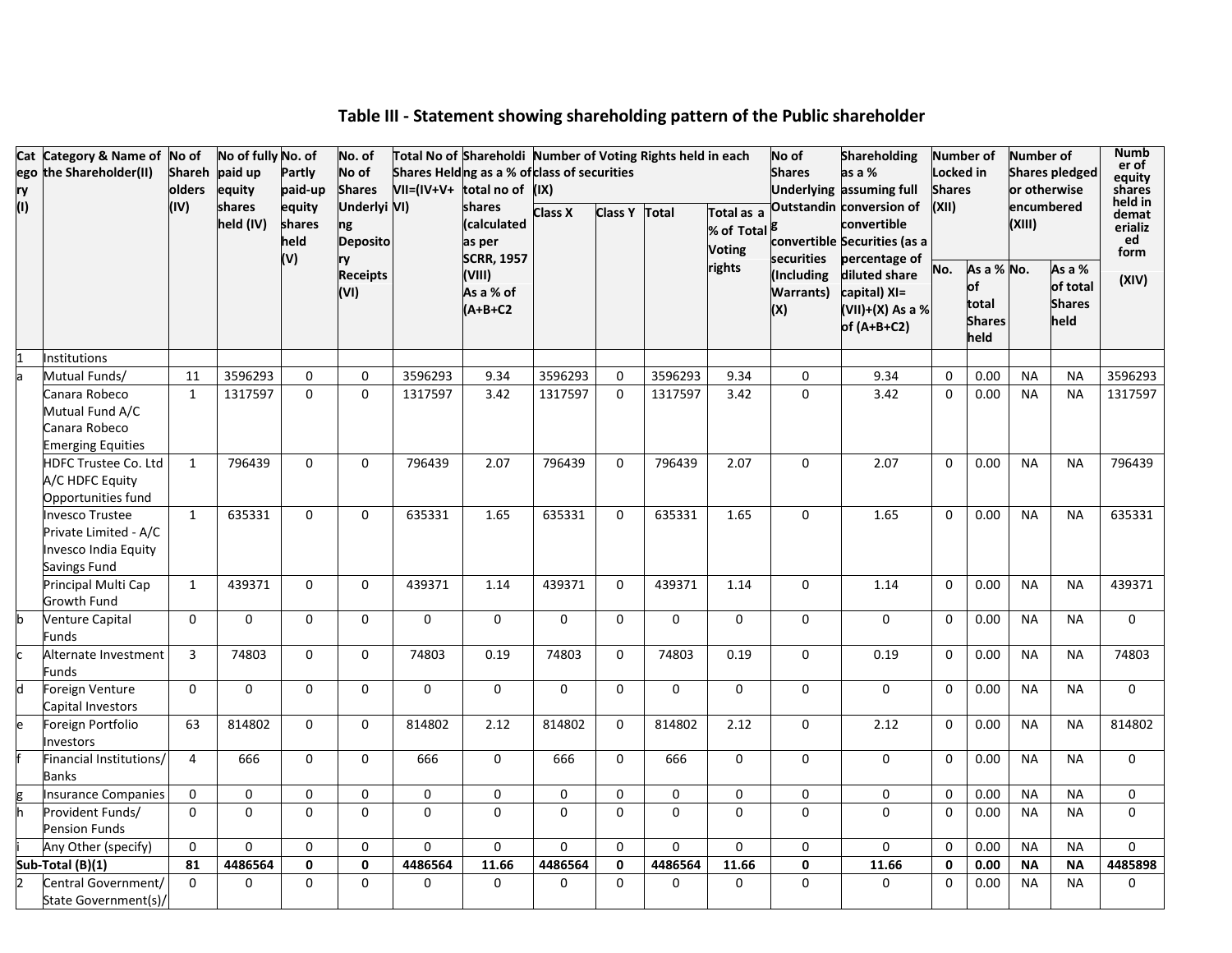|   | President of India                  |                |          |              |              |              |              |          |          |              |              |              |             |              |      |           |           |              |
|---|-------------------------------------|----------------|----------|--------------|--------------|--------------|--------------|----------|----------|--------------|--------------|--------------|-------------|--------------|------|-----------|-----------|--------------|
|   | Sub-Total (B)(2)                    | 0              | 0        | $\mathbf{0}$ | $\mathbf{0}$ | $\mathbf{0}$ | $\mathbf{0}$ | 0        | 0        | $\mathbf{0}$ | $\mathbf{0}$ | $\mathbf{0}$ | $\mathbf 0$ | $\mathbf 0$  | 0.00 | <b>NA</b> | <b>NA</b> | $\mathbf{0}$ |
|   | Non-institutions                    | $\Omega$       | $\Omega$ | $\Omega$     | $\Omega$     | $\Omega$     | $\Omega$     | $\Omega$ | $\Omega$ | $\Omega$     | $\Omega$     | $\Omega$     | $\mathbf 0$ | $\Omega$     | 0.00 | <b>NA</b> | <b>NA</b> | $\Omega$     |
|   | ndividuals -                        | 41516          | 5274961  | $\Omega$     | $\Omega$     | 5274961      | 13.70        | 5274961  | $\Omega$ | 5274961      | 13.70        | $\mathbf 0$  | 13.70       | $\Omega$     | 0.00 | <b>NA</b> | <b>NA</b> | 4737365      |
|   | ndividual                           | 41513          | 4622406  | $\Omega$     | 0            | 4622406      | 12.01        | 4622406  | $\Omega$ | 4622406      | 12.01        | $\Omega$     | 12.01       | $\Omega$     | 0.00 | <b>NA</b> | <b>NA</b> | 4084810      |
|   | shareholders holding                |                |          |              |              |              |              |          |          |              |              |              |             |              |      |           |           |              |
|   | nominal share capital               |                |          |              |              |              |              |          |          |              |              |              |             |              |      |           |           |              |
|   | up to Rs. 2 lakhs.                  |                |          |              |              |              |              |          |          |              |              |              |             |              |      |           |           |              |
|   | Individual                          | $\overline{3}$ | 652555   | $\Omega$     | $\Omega$     | 652555       | 1.70         | 652555   | $\Omega$ | 652555       | 1.70         | $\Omega$     | 1.70        | $\Omega$     | 0.00 | <b>NA</b> | <b>NA</b> | 652555       |
|   | shareholders holding                |                |          |              |              |              |              |          |          |              |              |              |             |              |      |           |           |              |
|   | nominal share capital               |                |          |              |              |              |              |          |          |              |              |              |             |              |      |           |           |              |
|   | in excess of Rs. 2<br>lakhs.        |                |          |              |              |              |              |          |          |              |              |              |             |              |      |           |           |              |
|   | Nirmal Mishrilal Bang               | $\mathbf{1}$   | 433960   | $\Omega$     | $\Omega$     | 433960       | 1.13         | 433960   | $\Omega$ | 433960       | 1.13         | $\Omega$     | 1.13        | $\Omega$     | 0.00 | <b>NA</b> | <b>NA</b> | 433960       |
|   | (HUF)                               |                |          |              |              |              |              |          |          |              |              |              |             |              |      |           |           |              |
|   | <b>NBFCs registered</b><br>with RBI | $\Omega$       | 0        | $\mathbf 0$  | $\Omega$     | $\Omega$     | $\Omega$     | $\Omega$ | $\Omega$ | $\Omega$     | 0            | $\Omega$     | 0           | $\Omega$     | 0.00 | <b>NA</b> | <b>NA</b> | $\mathbf 0$  |
|   | <b>Employee Trusts</b>              | $\Omega$       | $\Omega$ | $\Omega$     | $\Omega$     | $\Omega$     | $\Omega$     | $\Omega$ | $\Omega$ | $\Omega$     | $\Omega$     | $\Omega$     | $\Omega$    | $\Omega$     | 0.00 | <b>NA</b> | <b>NA</b> | $\Omega$     |
| d | Overseas                            | $\Omega$       | $\Omega$ | $\Omega$     | $\Omega$     | $\Omega$     | $\Omega$     | $\Omega$ | $\Omega$ | $\Omega$     | $\Omega$     | $\Omega$     | $\mathbf 0$ | $\Omega$     | 0.00 | <b>NA</b> | <b>NA</b> | $\Omega$     |
|   | Depositories (holding               |                |          |              |              |              |              |          |          |              |              |              |             |              |      |           |           |              |
|   | DRs) (balancing                     |                |          |              |              |              |              |          |          |              |              |              |             |              |      |           |           |              |
|   | figure)                             |                |          |              |              |              |              |          |          |              |              |              |             |              |      |           |           |              |
|   | Any Other (specify)                 | 1947           | 3056020  |              |              | 3056020      | 7.94         | 3056020  | 0        | 3056020      | 7.94         | $\mathbf 0$  | 7.94        | $\mathbf 0$  | 0.00 | <b>NA</b> | <b>NA</b> | 2983464      |
|   | <b>Bodies Corporate</b>             | 440            | 744807   | $\Omega$     | $\Omega$     | 744807       | 1.94         | 744807   | $\Omega$ | 744807       | 1.94         | $\Omega$     | 1.94        | $\Omega$     | 0.00 | <b>NA</b> | <b>NA</b> | 736537       |
|   | <b>Clearing Members</b>             | 81             | 21219    | $\mathbf 0$  | 0            | 21219        | 0.06         | 21219    | $\Omega$ | 21219        | 0.06         | $\mathbf 0$  | 0.06        | $\mathbf 0$  | 0.00 | <b>NA</b> | <b>NA</b> | 21219        |
|   | Employees                           | 14             | 92322    | $\Omega$     | 0            | 92322        | 0.24         | 92322    | $\Omega$ | 92322        | 0.24         | $\mathbf 0$  | 0.24        | $\mathbf 0$  | 0.00 | <b>NA</b> | <b>NA</b> | 92322        |
|   | Non-Resident Indian<br>(NRI)        | 902            | 243559   | $\Omega$     | $\Omega$     | 243559       | 0.63         | 243559   | $\Omega$ | 243559       | 0.63         | $\Omega$     | 0.63        | $\mathbf 0$  | 0.00 | <b>NA</b> | <b>NA</b> | 179273       |
|   | Others-Qualified                    | 3              | 413580   | $\mathbf 0$  | $\Omega$     | 413580       | 1.07         | 413580   | $\Omega$ | 413580       | 1.07         | $\mathbf 0$  | 1.07        | $\Omega$     | 0.00 | <b>NA</b> | <b>NA</b> | 413580       |
|   | <b>Institutional Buyer</b>          |                |          |              |              |              |              |          |          |              |              |              |             |              |      |           |           |              |
|   | Tata AIA Life                       | 1              | 392396   |              |              | 392396       | 1.02         | 392396   | 0        | 392396       | 1.02         | $\mathbf 0$  | 1.02        | $\Omega$     | 0.00 | <b>NA</b> | <b>NA</b> | 392396       |
|   | <b>Insurance Co Ltd-</b>            |                |          |              |              |              |              |          |          |              |              |              |             |              |      |           |           |              |
|   | <b>Whole Life Mid Cap</b>           |                |          |              |              |              |              |          |          |              |              |              |             |              |      |           |           |              |
|   | Others-Non Resident                 | 497            | 1160290  | $\Omega$     | 0            | 1160290      | 3.01         | 1160290  | $\Omega$ | 1160290      | 3.01         | $\Omega$     | 3.01        | $\Omega$     | 0.00 | <b>NA</b> | <b>NA</b> | 1160290      |
|   | Indian (Non)<br>Repatriable         |                |          |              |              |              |              |          |          |              |              |              |             |              |      |           |           |              |
|   | Sushma Chamaria                     | $\mathbf{1}$   | 1015482  | $\Omega$     | $\Omega$     | 1015482      | 2.64         | 1015482  | $\Omega$ | 1015482      | 2.64         | 0            | 2.64        | $\mathbf 0$  | 0    | <b>NA</b> | <b>NA</b> | 1015482      |
|   | <b>Trusts</b>                       | 9              | 19516    | $\mathbf 0$  | $\mathbf 0$  | 19516        | 0.05         | 19516    | 0        | 19516        | 0.05         | $\mathbf 0$  | 0.05        | $\Omega$     | 0.00 | <b>NA</b> | <b>NA</b> | 19516        |
|   | Unclaimed /Suspense                 | $\mathbf{1}$   | 360727   | $\Omega$     | $\Omega$     | 360727       | 0.94         | 360727   | 0        | 360727       | 0.94         | $\Omega$     | 0.94        | $\Omega$     | 0.00 | <b>NA</b> | <b>NA</b> | 360727       |
|   | or Escrow Account                   |                |          |              |              |              |              |          |          |              |              |              |             |              |      |           |           |              |
|   | Sub-Total (B)(3)                    | 43463          | 8330981  | $\mathbf{0}$ | 0            | 8330981      | 21.64        | 8330981  | 0        | 8330981      | 21.64        | 0            | 21.64       | $\mathbf{0}$ | 0.00 | <b>NA</b> | <b>NA</b> | 7720829      |
|   | <b>Total Public Shareholding</b>    | 43544          | 12817545 | $\Omega$     | 0            | 12817545     | 33.30        | 12817545 | 0        | 12817545     | 33.30        | $\mathbf{0}$ | 33.30       | 0            | 0.00 | <b>NA</b> | <b>NA</b> | 12206727     |
|   | $(B)=(B)(1)+(B)(2)+(B)(3)$          |                |          |              |              |              |              |          |          |              |              |              |             |              |      |           |           |              |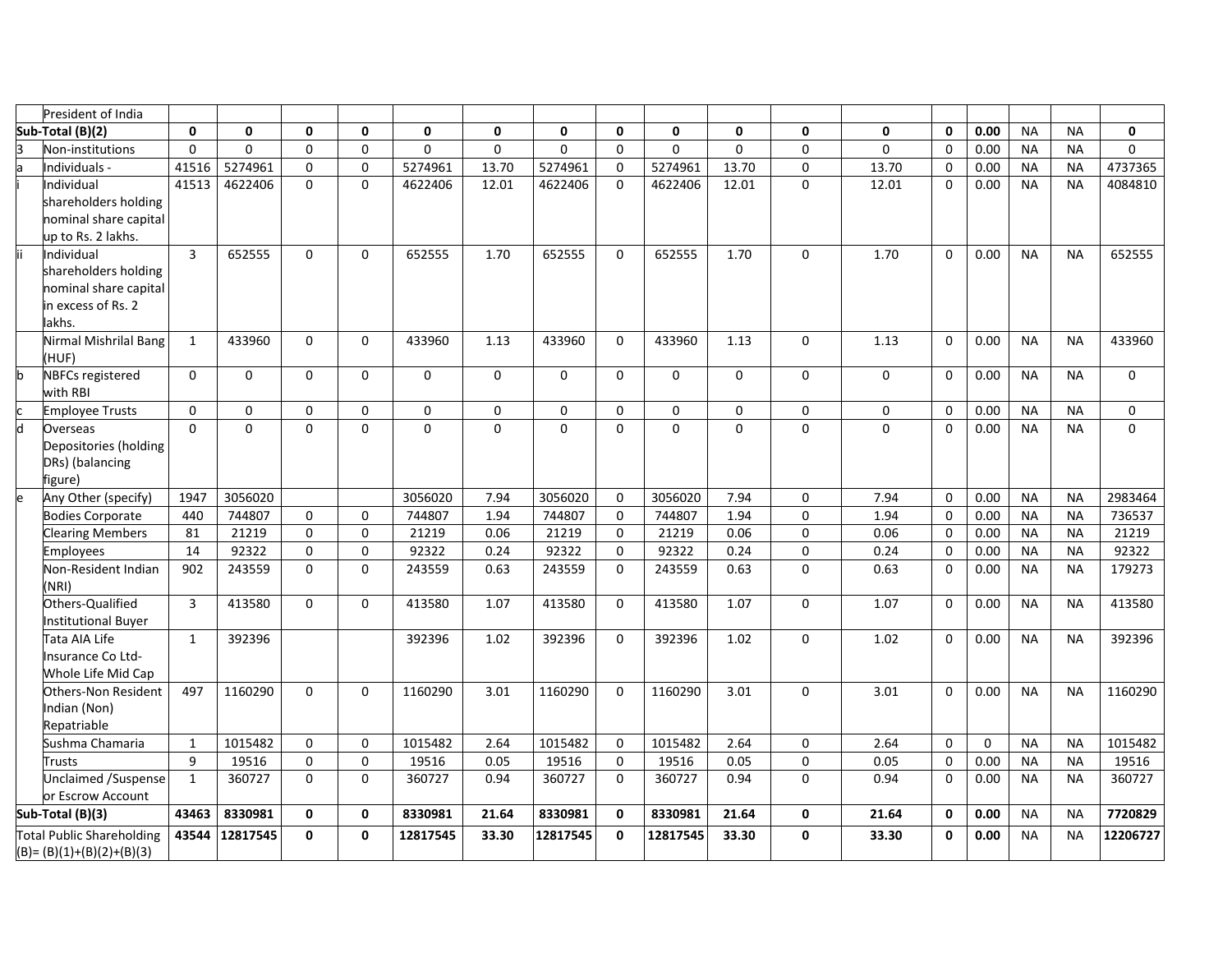| ry<br>$\mathbf{r}$ | Cat Category & Name of No of<br>ego the Shareholder(II)                                                 | olders<br>(IV) | No of fully No. of<br>Shareh paid up<br>equity<br>shares<br>held (IV) | Partly<br>paid-up<br>equity<br>shares<br>held<br>(V) | No. of<br>No of<br>Shares<br>Underlyi VI)<br>ng<br><b>Deposito</b><br><b>Receipts</b><br>(VI) | Total No of Shareholdi Number of Voting Rights held in each<br>Shares Helding as a % of class of securities<br>$VII=(IV+V+$ total no of $(IX)$<br>shares<br>(calculated<br>as per<br><b>SCRR, 1957</b><br>(VIII)<br>As a % of<br>(A+B+C2 | <b>Class X</b> | Class Y Total | Total as a<br>% of Total <sup>16</sup><br>Voting<br>rights | No of<br><b>Shares</b><br><b>Warrants</b> )<br>(X) | <b>Shareholding</b><br>as a %<br>Underlying assuming full<br>Outstandin conversion of<br>convertible<br>convertible Securities (as a<br>securities percentage of<br>Including diluted share<br>capital) XI=<br>$(VII)+(X)$ As a %<br>of $(A+B+C2)$ | Number of<br>Locked in<br><b>Shares</b><br>(XII)<br>No. | As a % No.<br>total<br><b>Shares</b><br>held | Number of<br>or otherwise<br>encumbered<br>(XIII) | Shares pledged<br>As a %<br>of total<br><b>Shares</b><br>held | Numb<br>er of<br>equity<br>shares<br>held in<br>demat<br>erializ<br>ed<br>form<br>(XIV) |
|--------------------|---------------------------------------------------------------------------------------------------------|----------------|-----------------------------------------------------------------------|------------------------------------------------------|-----------------------------------------------------------------------------------------------|------------------------------------------------------------------------------------------------------------------------------------------------------------------------------------------------------------------------------------------|----------------|---------------|------------------------------------------------------------|----------------------------------------------------|----------------------------------------------------------------------------------------------------------------------------------------------------------------------------------------------------------------------------------------------------|---------------------------------------------------------|----------------------------------------------|---------------------------------------------------|---------------------------------------------------------------|-----------------------------------------------------------------------------------------|
|                    | Custodian/DR Holder 0                                                                                   |                |                                                                       |                                                      |                                                                                               |                                                                                                                                                                                                                                          |                |               |                                                            |                                                    |                                                                                                                                                                                                                                                    |                                                         |                                              |                                                   |                                                               |                                                                                         |
|                    | <b>Employee Benefit</b><br>Trust (under SEBI<br>(Share based<br>Employee Benefit)<br>Regulations, 2014) |                |                                                                       |                                                      |                                                                                               |                                                                                                                                                                                                                                          |                |               |                                                            |                                                    |                                                                                                                                                                                                                                                    |                                                         |                                              |                                                   |                                                               |                                                                                         |
|                    | Total Non-Promoter- Non 0<br>Public Shareholding (C)=<br>$(C)(1)+(C)(2)$                                |                |                                                                       |                                                      |                                                                                               |                                                                                                                                                                                                                                          |                |               |                                                            |                                                    |                                                                                                                                                                                                                                                    |                                                         |                                              |                                                   |                                                               |                                                                                         |

# **Table IV - Statement showing shareholding pattern of the Non Promoter- Non Public shareholder**